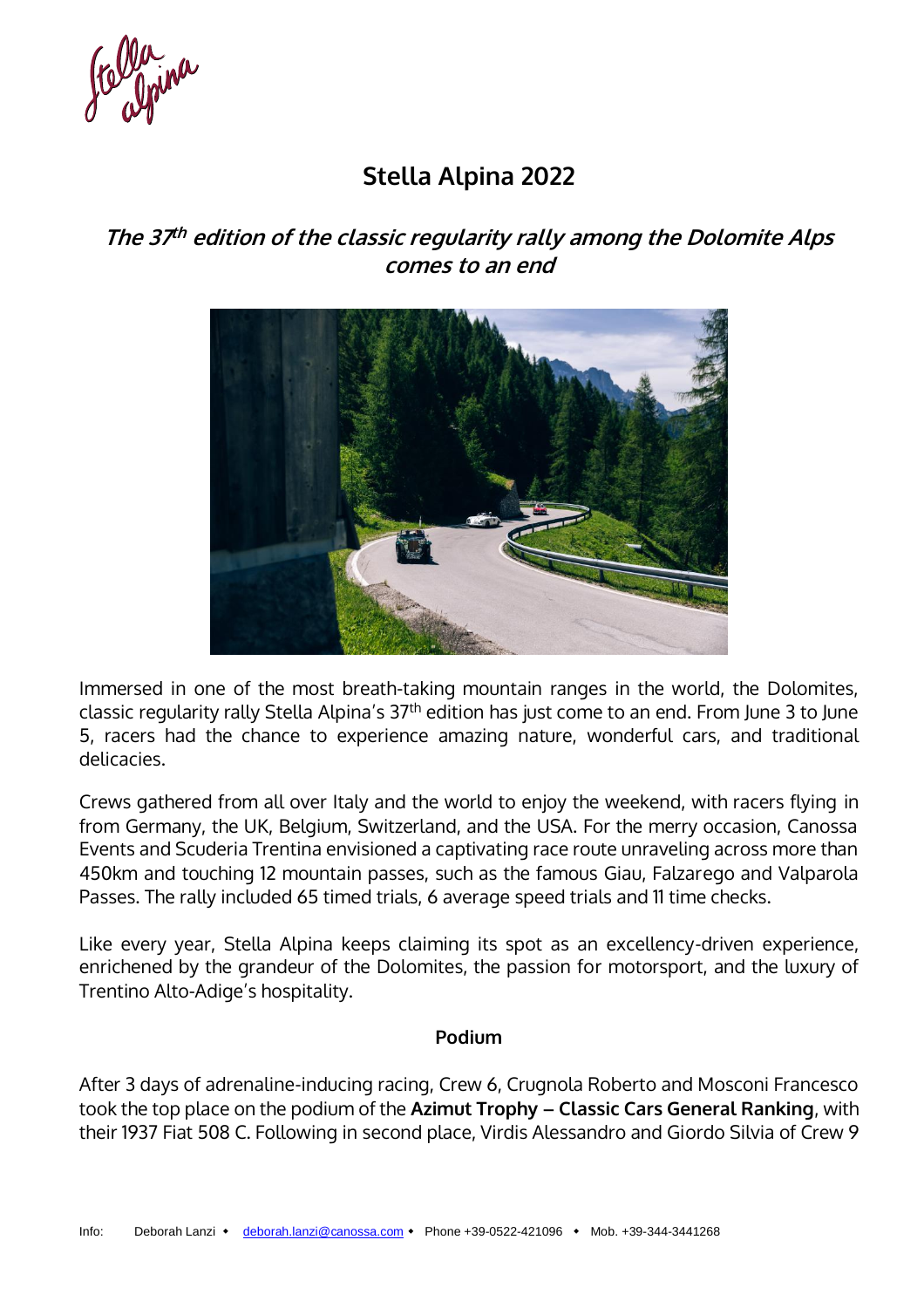

with their 1956 Porsche 356 A Speedster. Argenti Mauro and Roberta Amorosa's 1969 Porsche 911 S (Crew 7) took the third place.

As far as the **Azimut Trophy – Modern Ferraris General Ranking** goes, Crew 5, Vergamini Fabio and Fabrizi Anna Maria grabbed the first place with their 2017 Ferrari 488 GBT, which also won the **Average Speed Trial – Modern Cars** prize. Crew 1, Serventi Marco and Bercelli Sara took second place on their 2020 Ferrari 488 Pista. Last but certainly not least, Carabelli Cesare Giovanni Battista and Evanko John of Crew 3 drove their 2019 Ferrari Portofino to the third place.

**The Average Speed Trial – Classic Cars** special prize was awarded to Crew 8, Faccin Antonio and Dal Santo Silvia and their 1937 MG TA.

The **1° Scuderia prize for foreign crews** was won by the Retro Rally Group team, a team effort between Crew 12 Atcherley, Crew 14 Andrews and Crew 18 Poole. The **1° Scuderia for Italian crews** went to Registro Italiano Porsche team, composed of Crew 9 (Virdis-Giordo) and Crew 21 (Conci-Rossetto). Congratulations to all winners and to all who participated in the rally!

#### **Route**

#### **Friday, June 3rd**

The Stella Alpina team welcomed participants before the race started. After the necessary accreditation and guest check procedures at the G. Caproni Airport of Trento, crews were



finally able to line up in Piedicastello Square, in the historical city center of Trento.

Drivers had a first taste of the scenery offered by the Dolomites on their drive towards Mezzocorona. On this first day, crews also drove along the Wine Road while undergoing several timed trials. As the name evocatively suggests, the Wine Road is a well-known and scenic historic road

winding through 4.249 hectares of vineyards.

The race continued towards Egna, ranked as one of the most beautiful towns in Italy, where drivers took a much-deserved break under the porticoes of the city center. The next stops were Aldino and Monte San Pietro, followed by the crossing of the beautiful Lavazè Pass, connecting Ega and Fiemme valleys, and the renowned town of Cavalese. The first day came to a close in Moena, highlight of Trentino for Ladin culture and gastronomy.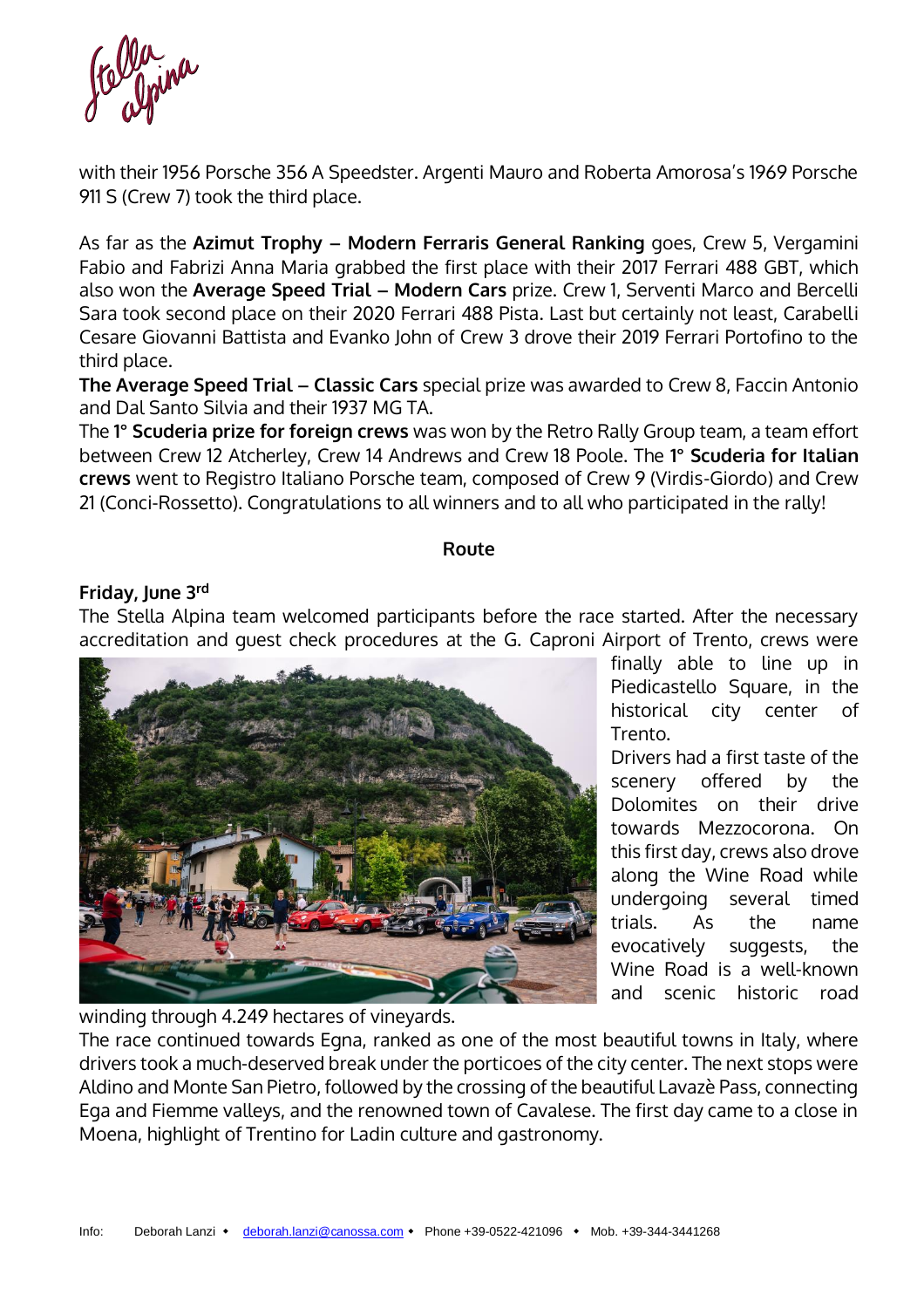folla<br>Clonina

#### **Saturday, June 4th**

The second day started in the Piaz de Ramon square of Moena, also known as "the fairy of the Dolomites" for the pink shade of the surrounding mountains at dawn and sunset. The beginning of the drive was graced by a sunny morning, which continued as crews made their way to the San Pellegrino Pass and Caprile, location of the first break of the day.

The expereince continued then to Alleghe and to the marveling sight of three Dolomites passes: Giau, Falzarego and Valparola.

The exciting day went on as crews made their way to Armentarola, a gem tucked away in lush Badia Valley, and Colfosco. After a lunch break in Selva di Val Gardena, the crews run towards the Gardena Pass to then reach, in order, Ortisei, the Pinei Pass and Siusi. Fiè dello Scilliar was the location of the next break, and the day concluded with a final rush across Bolzano, the Tires Pass and the Costalunga Pass, after which crews returned to Moena.

#### **Sunday, June 5th**

On the third and final day, framed by the unforgettable background of the Fiemme Valley, participants got behind the starting line in Piaz de Ramon in Moena, speeding towards Predazzo, Cavalese and the luxuriant greenery of the Menghen Pass.

The race continued through Borgo Valsugana, Levico, and up towards the Compet Pass. From there, the crews descended and reached Pergine Valsugana and Lake Caldonazzo, in the heart of Valsugana valley.

After the Vigolo Vattaro Pass, crews reached the finish line in Trento, where they had their concluding luncheon and awarding ceremony at the majestic Villa Bortolazzi, one of the most significant historical and artistic building in all Trentino.

#### **Comments and acknowledgments**

Fiorenzo Dalmeri, patron of the event, thus praised this year's edition: "The level of this year's event was really elevated, thanks to the minutely planned race course and the breath-taking scenery around it. The mountains were absolutely amazing, and all the racers loved them. The atmosphere was friendly and cozy at all times. We had the chance to taste incredible cheese and cold cuts, and savor excellent Ferrari sparkling wines and wines from the Endrizzi winery. The result was definitely on par with previous editions of Stella Alpina that I have had the honor to organize and host here in Trentino. A special thanks to our sponsors, especially AZIMUT who helps us keep this event at the highest level of hospitality".

Scuderia Trentina and Canossa Events would like to give a warm thank to all the sponsors of the event, with a particular mention to our main sponsor Azimut, and RM Sotheby's, Ferrari Spumanti and Sara Assicurazioni, our top sponsors. We also want to express our gratitude to Autoindustriale Mercedes, Grassi Gestioni Immobiliari and Gare d'Epoca, as well as to all the participants who took part in the event and the organizing staff who made all this possible.